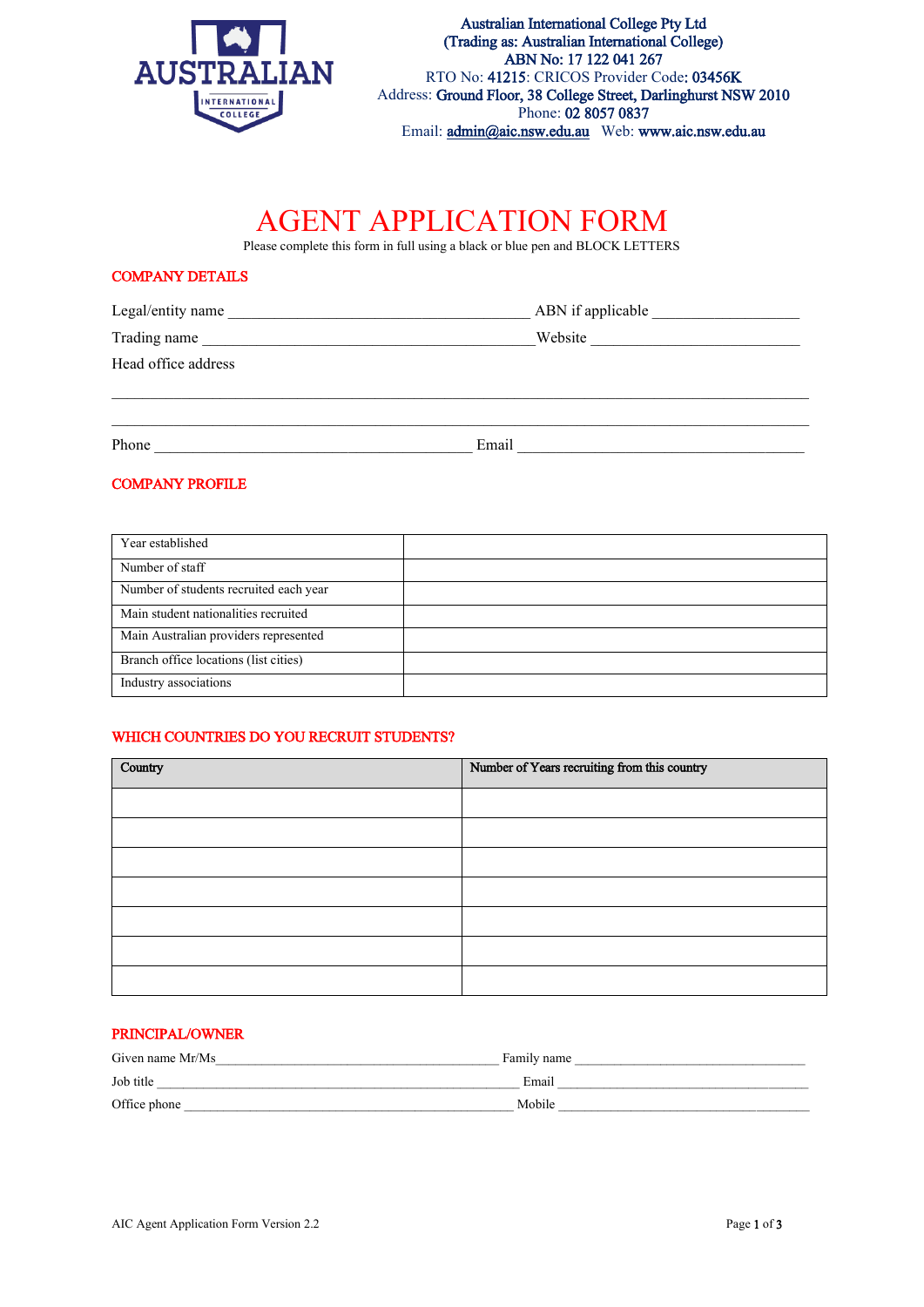

## KEY CONTACT PERSON

| Given name Mr/Ms | Family name |
|------------------|-------------|
| Job title        | Email       |
| Office phone     | Mobile      |

#### MARKETING

1. What strengths do you believe AIC has that will allow you to promote it as a choice of educational institution for overseas students?

 $\mathcal{L}_\mathcal{L} = \mathcal{L}_\mathcal{L} = \mathcal{L}_\mathcal{L} = \mathcal{L}_\mathcal{L} = \mathcal{L}_\mathcal{L} = \mathcal{L}_\mathcal{L} = \mathcal{L}_\mathcal{L} = \mathcal{L}_\mathcal{L} = \mathcal{L}_\mathcal{L} = \mathcal{L}_\mathcal{L} = \mathcal{L}_\mathcal{L} = \mathcal{L}_\mathcal{L} = \mathcal{L}_\mathcal{L} = \mathcal{L}_\mathcal{L} = \mathcal{L}_\mathcal{L} = \mathcal{L}_\mathcal{L} = \mathcal{L}_\mathcal{L}$ 

 $\mathcal{L}_\mathcal{L} = \mathcal{L}_\mathcal{L} = \mathcal{L}_\mathcal{L} = \mathcal{L}_\mathcal{L} = \mathcal{L}_\mathcal{L} = \mathcal{L}_\mathcal{L} = \mathcal{L}_\mathcal{L} = \mathcal{L}_\mathcal{L} = \mathcal{L}_\mathcal{L} = \mathcal{L}_\mathcal{L} = \mathcal{L}_\mathcal{L} = \mathcal{L}_\mathcal{L} = \mathcal{L}_\mathcal{L} = \mathcal{L}_\mathcal{L} = \mathcal{L}_\mathcal{L} = \mathcal{L}_\mathcal{L} = \mathcal{L}_\mathcal{L}$ 

2. How many students do you believe you will be able to recruit for AIC in the first year of representation?

3. What do you need from AIC to help you promote it as a choice of educational institution for overseas students?

## INDUSTRY KNOWLEDGE AND TRAINING

Have you and key agency staff read the National Code of Practice for Registration Authorities and Providers of Overseas Education and Training to Overseas Students  $2007? \square$  Yes  $\square$  No

Do you and key agency staff have a sound knowledge of DIPB regulations and Genuine Temporary Entrant criteria? □ Yes □ No Have you and/or key agency staff done PIER's Education Agent Training Course (EATC)? □ Yes □ No Are you and/or key agency staff Qualified Education Agent Counsellors (QEAC)? □ Yes □ No Are you and/or key agency staff registered migration agents? □ Yes □ No

 $\_$  ,  $\_$  ,  $\_$  ,  $\_$  ,  $\_$  ,  $\_$  ,  $\_$  ,  $\_$  ,  $\_$  ,  $\_$  ,  $\_$  ,  $\_$  ,  $\_$  ,  $\_$  ,  $\_$  ,  $\_$  ,  $\_$  ,  $\_$  ,  $\_$  ,  $\_$  ,  $\_$  ,  $\_$  ,  $\_$  ,  $\_$  ,  $\_$  ,  $\_$  ,  $\_$  ,  $\_$  ,  $\_$  ,  $\_$  ,  $\_$  ,  $\_$  ,  $\_$  ,  $\_$  ,  $\_$  ,  $\_$  ,  $\_$  ,

Please specify if you have completed any other industry training:

#### **REFEREES**

Please provide two referees including at least one Australian education provider:

| Referee 1        |              |
|------------------|--------------|
| Given name Mr/Ms | Family name  |
| Job title        | Organisation |
| Phone            | Email        |
| Referee 2        |              |
| Given name Mr/Ms | Family name  |
| Job title        | Organisation |
| Phone            | Email        |